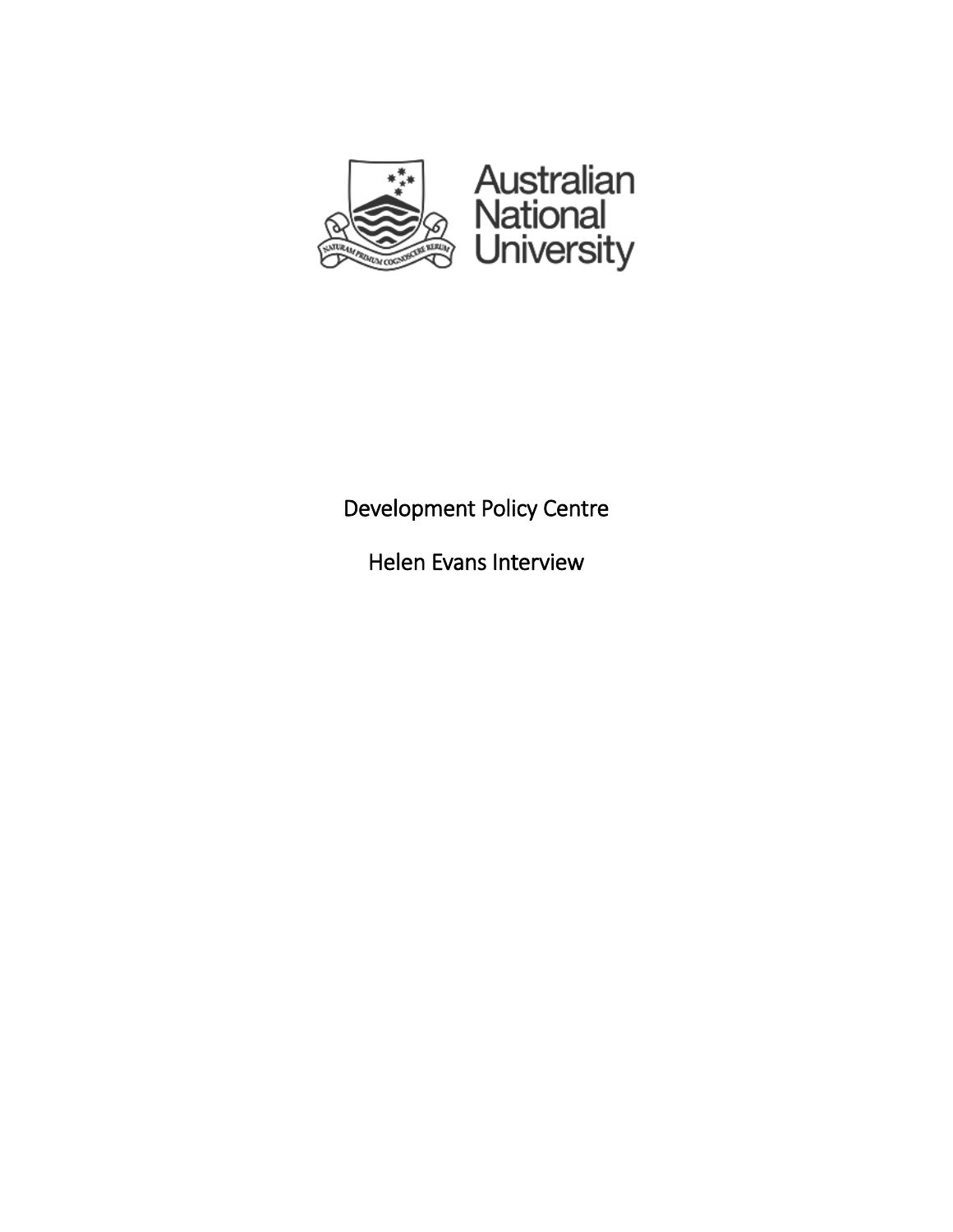

*ROBIN:* Welcome to the Development Policy Centre Podcast. I'm Robin Davies, and I'm the Associate Director of the Centre. In this episode, I interview Helen Evans, who returned to Australia in 2014 after a decade working in Geneva. Helen was the Deputy Chief Executive of the Global Alliance for Vaccines and Immunisation, known as the Gavi Alliance, or just Gavi, from 2009 to 2014.

> For five years before that, she was the inaugural Deputy Executive Director of the Global Fund to Fight AIDS, Tuberculosis and Malaria. During a 20-year career in Australia's federal public service, Helen specialised in communicable diseases and indigenous health. Prior to her move to the Global Fund, Helen was a long-serving head of the Office for Aboriginal and Torres Strait Islander Health.

> Earlier, she managed the development and implementation of Australia's second national HIV/AIDS strategy, and she led the process to set up Australia's first national childhood immunisation register. Helen was also Australia's senior representative in the negotiations which led to the establishment of the Joint United Nations Programme on HIV and AIDS, or UNAIDS. She subsequently served on the board of UNAIDS.

> > \*\*\*

So Helen, I want to start not in a chronological way, because a lot of your career has been spent in office blocks in Canberra or Geneva. So, in a way, I want to go to the other extreme and take you straight to the field and focus a bit on your time with the Global Fund and Gavi. And I'm interested in, from your decade or so with those two organisations, what would be your most vivid, satisfying recollections from visits to the field, whether it's capitals in developing countries, or whether it's getting further out into rural areas.

*HELEN:* And I think you're absolutely correct. A lot of my time was spent in offices, because we were a funding agency, not a service delivery agency. But it was actually the country visits and the field visits, and it was actually meeting and talking with people, and their direct experiences, and learning about the differences that the two organisations I worked with could make and had made in their lives that really made it real for me and was what gave me the inspiration in terms of what we were doing.

> So a couple—I mean I had many visits; I really felt it was important to get out, and to get out, as you say, beyond capital cities—perhaps I can just give a couple of examples. One was a meeting that I had with a group of women from rural areas in Kigali in Rwanda, who were running a Global Fund-funded peer support network for HIV-positive women.

> And these were women who were—many of them were HIV-positive through rape in the genocide, who had children who were the product of that rape who were also HIV-positive, or who were HIV-positive because their husbands were positive but often didn't accept that it was—that was where the infection came from.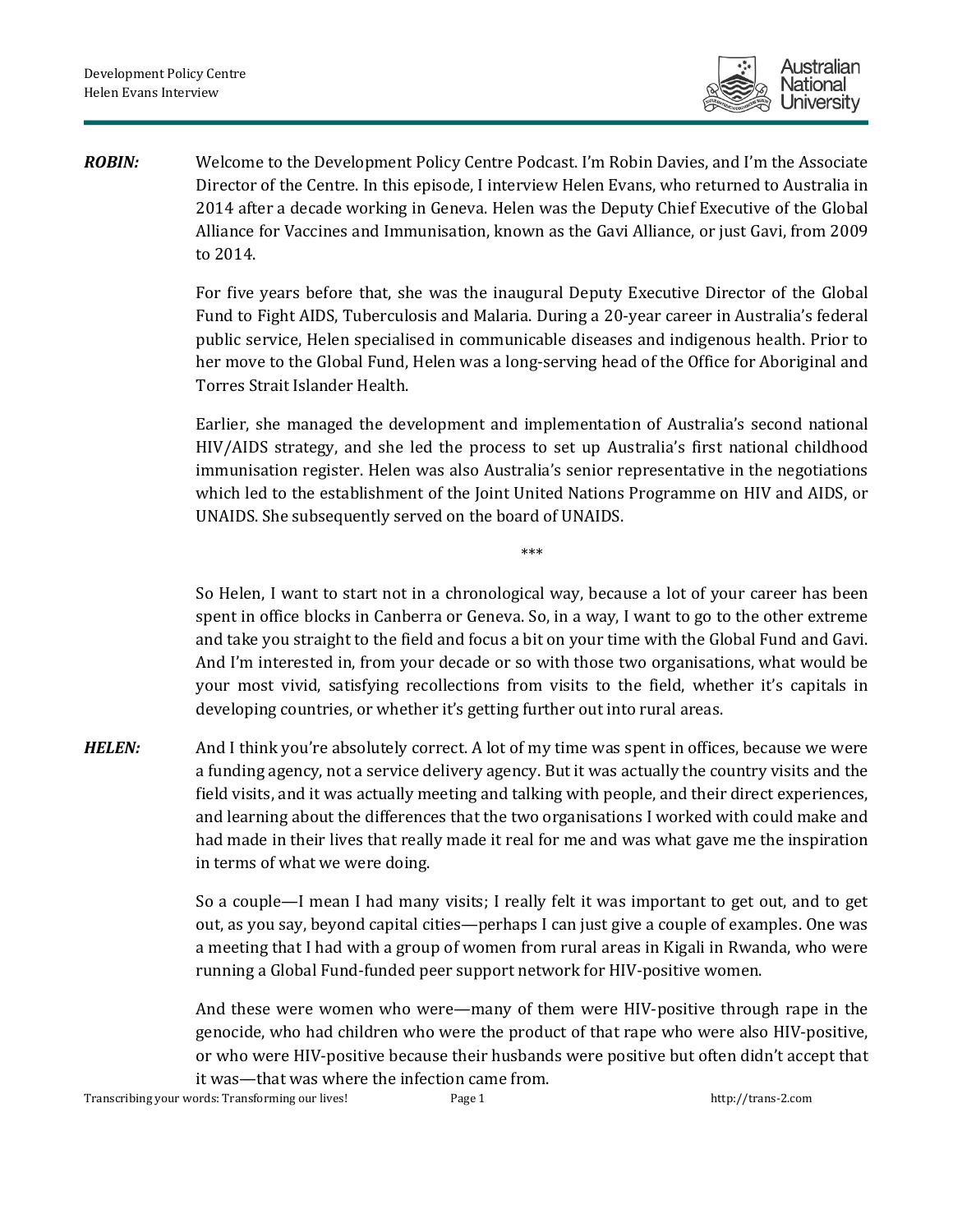

And they were just extraordinary. We sat around the table and they talked about their experiences of supporting each other, but also then of reaching out to women in rural communities to encourage them to be tested so they at least knew what their status was, because now there was a possibility of having treatment and also having support all around, and also of taking their husbands with them, which was another step along the way.

And I was just so impressed and moved by these women. I thought if I'd been in that situation, if I'd been through the genocide like that, if I had a child through rape, would I have this strength? And this strength to reach out and support each other, and to be humorous and cheerful, etcetera?

So it was a very profound experience for me. And then at the end, we were standing around talking, and a woman came up and said to me, "I just wanted to thank the Global Fund for giving me back my life." And she showed me a photo, and she said, "That was me 12 months ago." She was skeletal, with advanced AIDS.

But because of the Fund, she was now on the ARV [anti-retroviral] treatment, which turns it from a death sentence, turns AIDS to a manageable chronic disease. And she said, "Now I can live a productive life, and what's most important to me, I can live to see my children grow up." So that's pretty inspirational stuff.

If I can give you one other example, which was from my experience working with Gavi, the Vaccine Alliance, we had launched the pneumococcal vaccine with the President of Kenya, in Nairobi. And the next day I went out to visit clinics. And I went to the big clinic, which is next door to Kibera, which is the huge slum in Nairobi. Some say it's the biggest slum in Africa.

And the nurses were just so excited about the fact that this pneumococcal vaccine was going to be available, because they said it was respiratory diseases that were overwhelmingly, those and diarrhea, that were overwhelmingly loading the clinic and causing death and disability amongst small children.

They said, "Maybe now we've got the pneumococcal vaccine, that load will go down. And then maybe if we get the rotavirus vaccine next year, then we'll be able to really proactively do things, and we'll be preventing these diseases."

But the women were flooding in with their children, and I was surprised. They were flooding in to have their children immunised, and I said to the nurses, "Do you usually have this many women coming in?" They said, "No, but they saw all the publicity on the TV, because the President was doing the launching"—which is why we do it, because it gets publicity.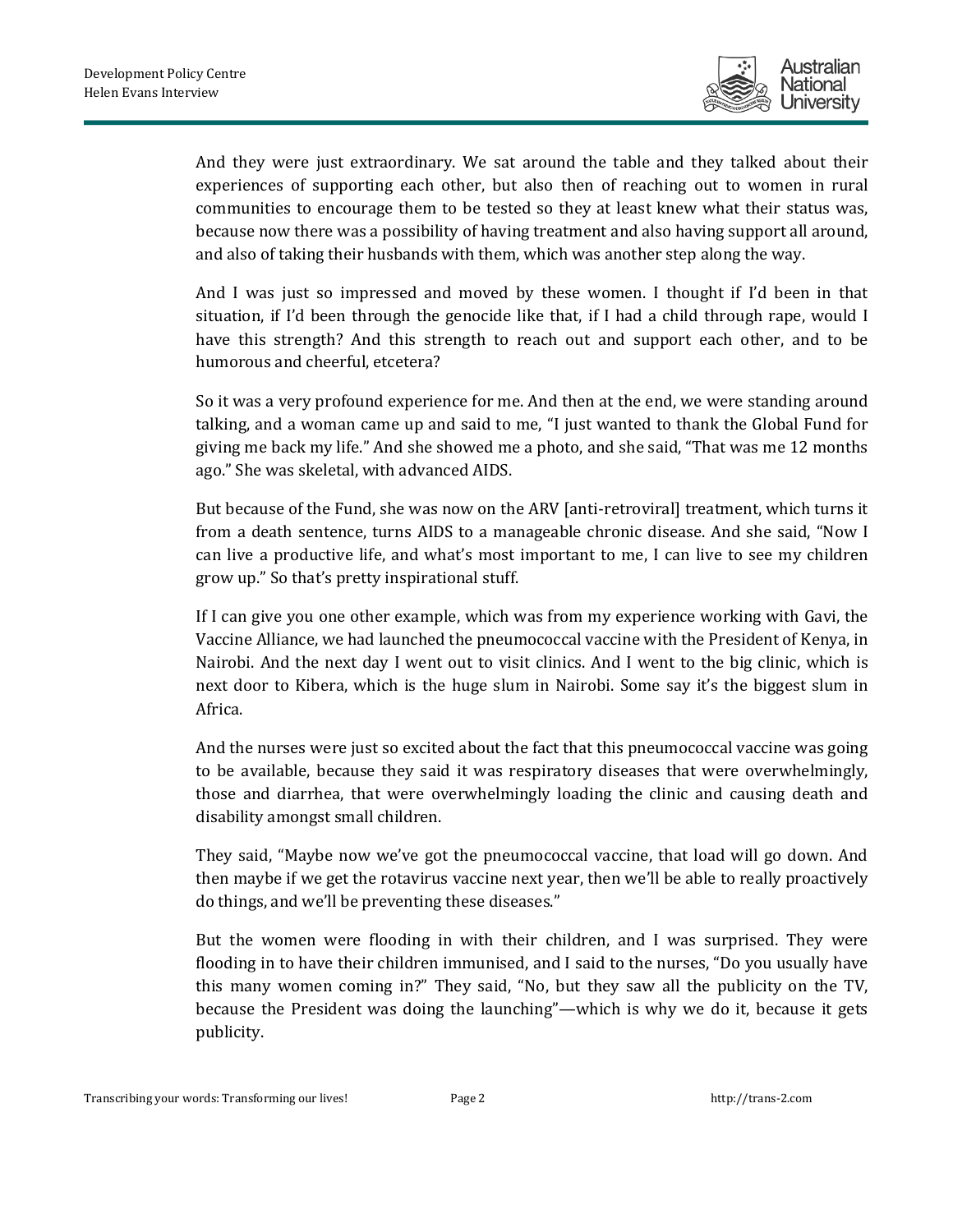

And they were flooding in because there was a bit of a misunderstanding that maybe this was a time-limited opportunity, and they were flooding in to have their children vaccinated.

And I said, "But how do they know about how important the vaccine is?" And the nurses said, "Well, most of them will have either lost a child themselves or had a close family member lost a child through pneumonia.

"And also, many of them will work in the houses of wealthy Kenyans who have actually been buying this vaccine through private healthcare, and they in fact have often taken their employer's children to be vaccinated, but can't afford the vaccine for their children."

So those sorts of experiences really make it very real about the differences that the programs you're responsible for can make to people's lives.

- *ROBIN:* So I recall that, I think toward the end of your time with Gavi you made a visit to Indonesia, which I believe is a country on the cusp of graduation, or in the process thereof. What was your experience in dealing with the Indonesian government and people in the field in Indonesia? Did you feel that there was a sense of a job that had been well done and completed, or a job that was still largely undone, and yet there was some sort of risk that Gavi was moving out too quickly simply because of the economic growth of the country?
- **HELEN:** I think that there was a work in progress. There was still a lot more work to be done. And I think that there—there is a whole issue about this, because as a country's income grows, and there are income cutoffs, as you know, whether these programs are going to be sustainable. And that's something that's really exercised both Gavi and the Global Fund, because the ultimate measure of the success of these programs is if they're sustainable after the two funds move out.

So in Indonesia, they had actually held off introducing the pentavalent vaccine, which is the five basic childhood vaccines, because they wanted a local vaccine. They wanted one that was manufactured by Biofarma, which is the pharmaceutical company in Indonesia, government owned.

And so when I was in Indonesia, we were actually launching the pentavalent vaccine. It was really exciting, because it was a WHO-approved, because Gavi only funds WHO-approved pentavalent vaccine. So that was great. But it had been very delayed. And then rolling it out across the 600—whatever it is—islands in the archipelago was going to be a huge exercise.

And I think the health system there, as you know Robin, is very patchy and has a long way to go, and that's to do with the capacity and training of health workers. So what Gavi's been doing is looking at these transition arrangements and trying to build in, in this sort of fiveyear transition period before their funding actually ceases, to try and look at where those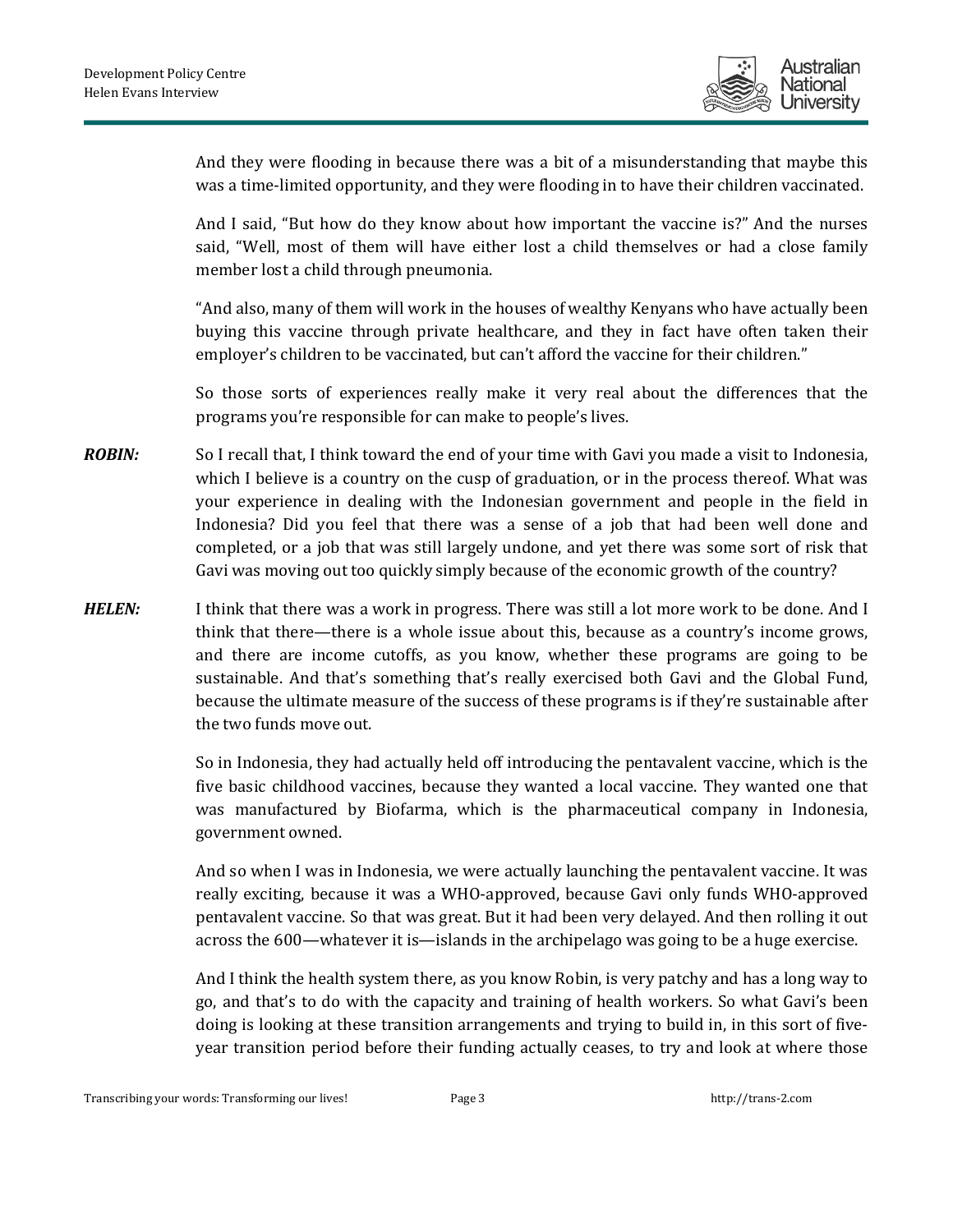

big gaps are and what it is that as a program, collectively with the Indonesian government, they can do to try and ensure sustainability.

So yes, I think it's a country where Gavi is still working. I think it's not clear at this stage about how wide and how sustainable the coverage is. At that time, Ibu Nafsiah [Mboi] was the Health Minister, and she was a pediatrician by training, and passionately committed to this. Ministers change, and there's a new Minister there. So I guess we will just keep working away and hope that there's a commitment there.

- *ROBIN:* And when you did these various field visits, I imagine it was very motivating for you as an individual. It must be quite difficult for staff in general, sitting in Geneva, for the most part, and operating primarily as investors without the kind of direct link to the field that you have when you're an implementing organisation. How do you manage that?
- *HELEN:* Well, I think that's a very good point, and we have country program responsible officers, but they are all based in Geneva. And that was a very strong decision that, in fact, it was, if you're really in partnership, if this is really about countries and NGOs implementing, you should be stepped back.

Because there is a danger when you're in-country all the time, that you actually take over, or you run the risk of too much hands-on interference. If you've talked to Health Ministers in countries as I have, sometimes they spend as much time at donor meetings, and really would like to get on with the job.

So, finding the balance. But you need to have your finger on the pulse so the country—there are country officers who have responsibility for particular countries, and they keep very close contact and keep close links. Also, on the ground, the UN agencies, WHO and UNAIDS, UNICEF, depending on whether it's Gavi or the Global Fund, also have a shared responsibility, because they are partnerships, Global Fund, and Gavi is an alliance, to actually provide that hands-on support.

But there's no substitute, and I was always very clear with staff, not just the country program staff, but the staff, the back room staff, the staff in the finance area, the staff in the HR area, and the data area, the policy area, they needed to go out and spend time talking and listening so that they could hear first-hand from people what was working and not working.

Because I think one of the really exciting things about working for these two organisations, was that they really—we really did believe in learning by doing, and about adjusting when things weren't working, then adjusting and having the flexibility to do that and try and recoup and make things more appropriate and better impact.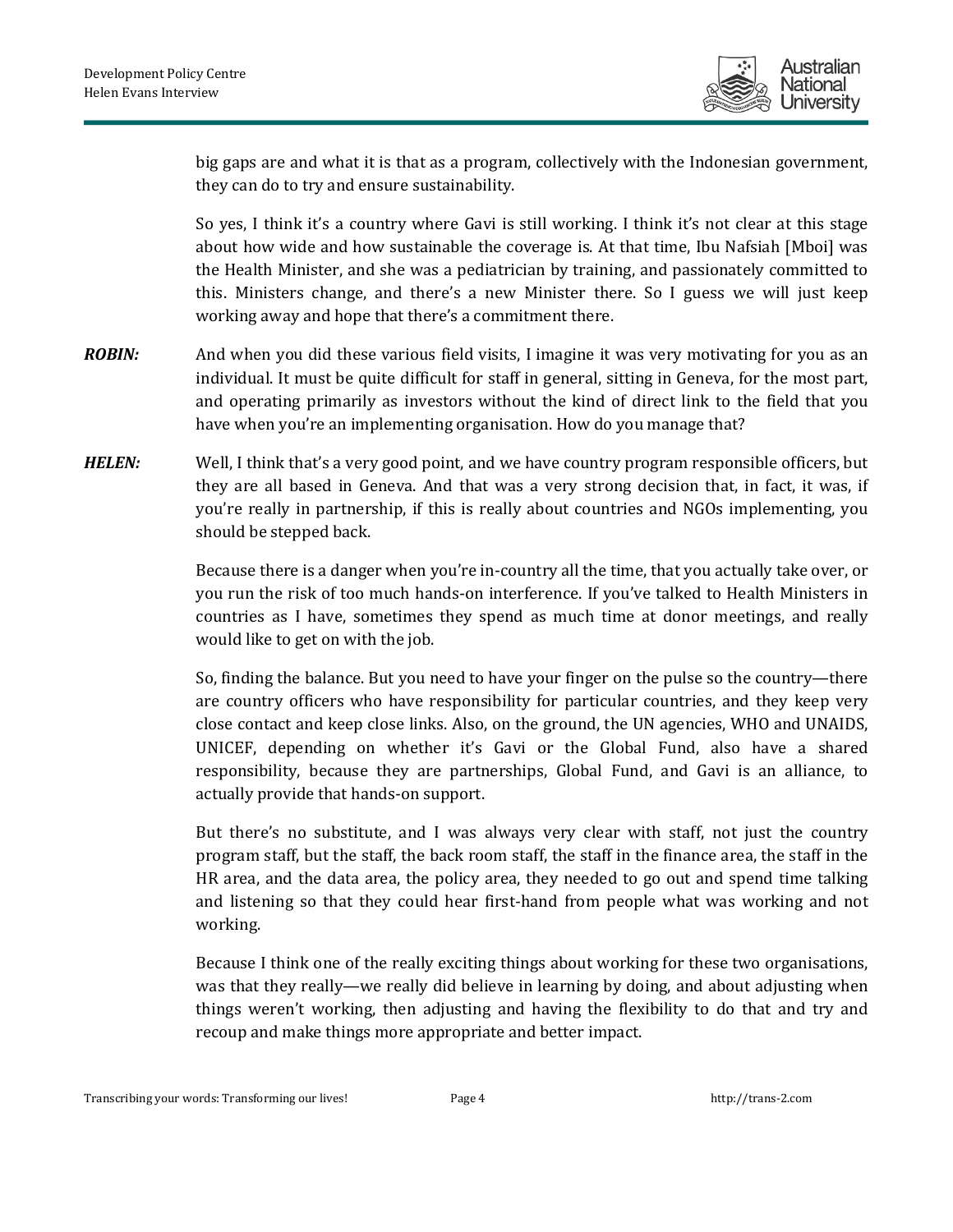

- *ROBIN:* So, speaking of Geneva, yours was quite an unusual case in that you moved from a government into the international bureaucracy at a very senior level. You'd had lots of international engagement and representative work, but I can't think of too many cases where a senior Australian public servant has jumped into the international system at that level. So I'm curious, how was your experience of moving into the international system from the Australian government at that level, as a woman, and as someone who didn't have a lot of direct experience working within the international agencies?
- **HELEN:** Yeah, I mean it's a very good question. And people asked me, said to me, "This must have been a huge adjustment for me." And surprisingly, Robin, it didn't really seem like that so much. I mean I had been working, as you say, I'd had contact representing the Australian government, which is very different.

But I had managed very large, complex programs in Australia, and they were—I'd managed the National Communicable Diseases program in the early 90s, which included the HIV/AIDS program. So there was a very strong focus in that program on working in partnership, cross-sector collaboration, etcetera.

And then for the seven years before I moved to Geneva, I was managing the Office for Aboriginal and Torres Strait Islander Health, and I actually—I mean I learned a huge amount from working with Aboriginal people about partnership, about working in partnership, about the fact that you may have an ascribed position of authority but really to be effective, you need to earn that authority through trust and respect, that you need to be able to tolerate ambiguity, you need to be resilient, you need to keep focused on the big picture, but make sure everything keeps moving forward.

So the Global Fund was still very much in a startup phase when I got there, so one of the things I was able to do also, one of the things I was appointed to do was actually put in place more procedures.

We were actually operating pretty much on an oral culture of experience. But you're quite right. I was a very unlikely appointment, and people said, "Who is this unknown Australian who's never been in Africa with her sleeves rolled up? How could she possibly know what to do?" But I worked away it.

I think the thing that was one of the, you know, one of the things I really needed to work on was building my networks and partnerships, because this was about partnership, and I had, in Australia for instance, I had extremely strong networks, people across the sector who knew me and trusted me, and who I knew and trusted, a lot of mutual respect.

And so I needed to build credibility and mutual respect and trust, and that takes time. But it happened over time, and I remember someone saying to me about eight months after I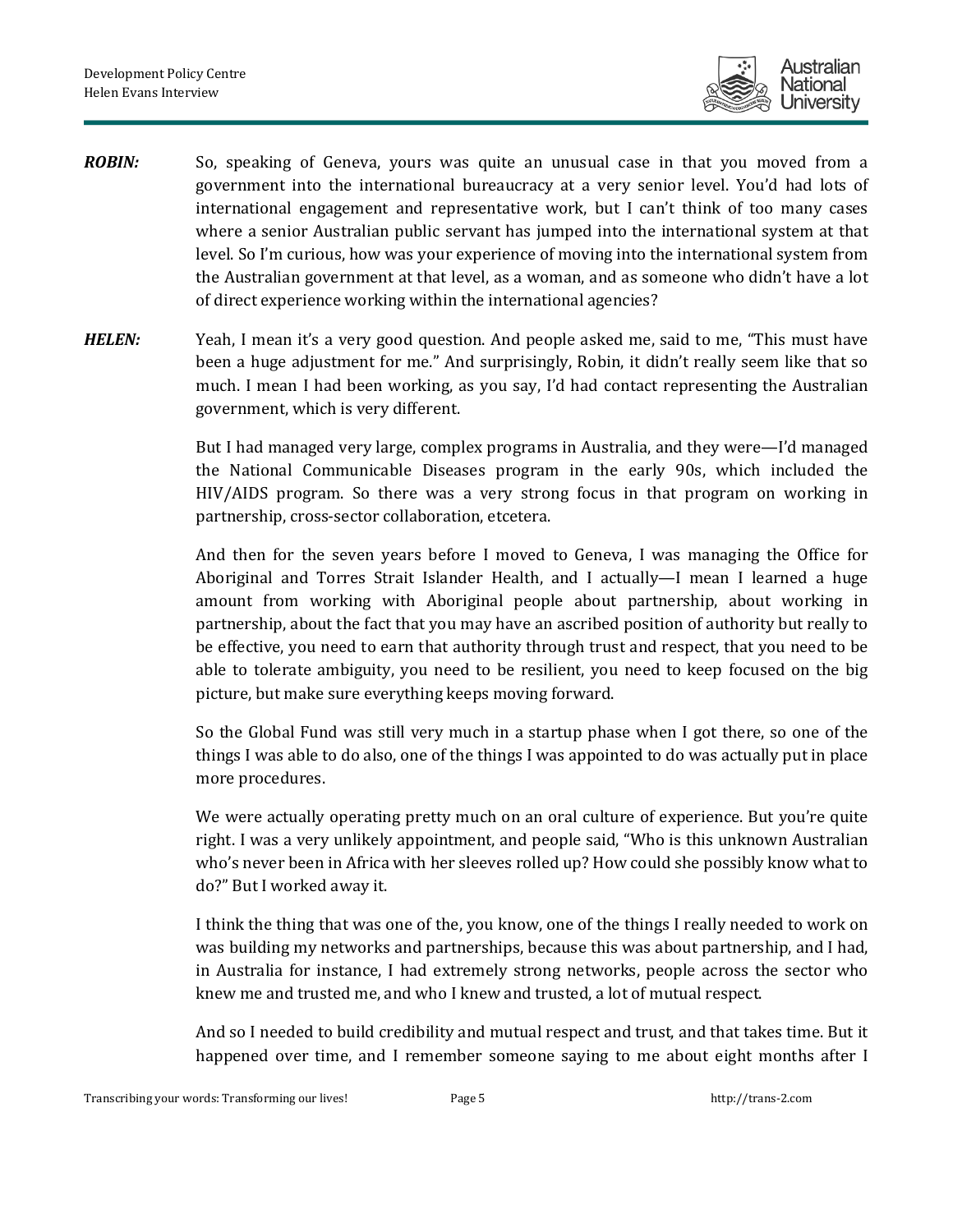

started, "Oh Helen, you know, I must say we're sort of impressed at how quickly you've learned how to manage big programs like that.

And it was—a lot of the learning was transferring from communities and states through to globally. Now there's some very major differences too. I wouldn't deny that. But it was yeah, you know, it was exciting and I think I slipped in more easily than I might have expected and people might have expected.

Being a woman was not so much of a problem, I don't think, although international organisations, at the very senior level, seem to be largely grey-suited men and still largely grey-suited white men. Probably being a woman had more challenge in some of the countries.

Some of the African countries, for instance. I was wanting to meet with the WHO regional director for Africa, and we had trouble getting an appointment for me to meet with him. This colleague I was working with, who was African, said to me, "Helen, you know why we're having trouble don't you?" He said, "It's because you're not African, and you're a woman, and you're only the Deputy."

We got the meeting and after a somewhat strained start, we actually developed a really good rapport and relationship. And of course in the Middle East, you have to be very careful about cultural sensitivities and the role of women and appropriate behavior and dress, etcetera.

*ROBIN:* Actually that phrase "only the Deputy" is interesting. I wanted to ask you about the --- I guess how it is working as a Deputy in such organisations. Because I mean always the Deputy role is one where you are propping up someone who is often a visionary leader but who does not have the time, or sometimes even the experience to do the day-to-day management work.

> And yet you're also expected to inject a great deal on the policy side. Was it really difficult stepping into that kind of Deputy role, which must have been utterly different from the sort of role you were playing in Australia?

**HELEN:** I mean I think you summarised exactly what the role is, and it's the sort of work that actually I think really plays to my strengths because I think I'm a very good strategic thinker, but I'm very pragmatic, so I'm a strong implementer, and that's what I like doing and I'm good at networking and building partnerships.

> And I'm good at team building and keeping, you know, staff from a wide range of diverse backgrounds together and moving forward. So I actually—I actually enjoyed doing it, and I think it was really important. And I think both organisations, when I went there, I was the inaugural Deputy at the Global Fund, which had only been going for three years.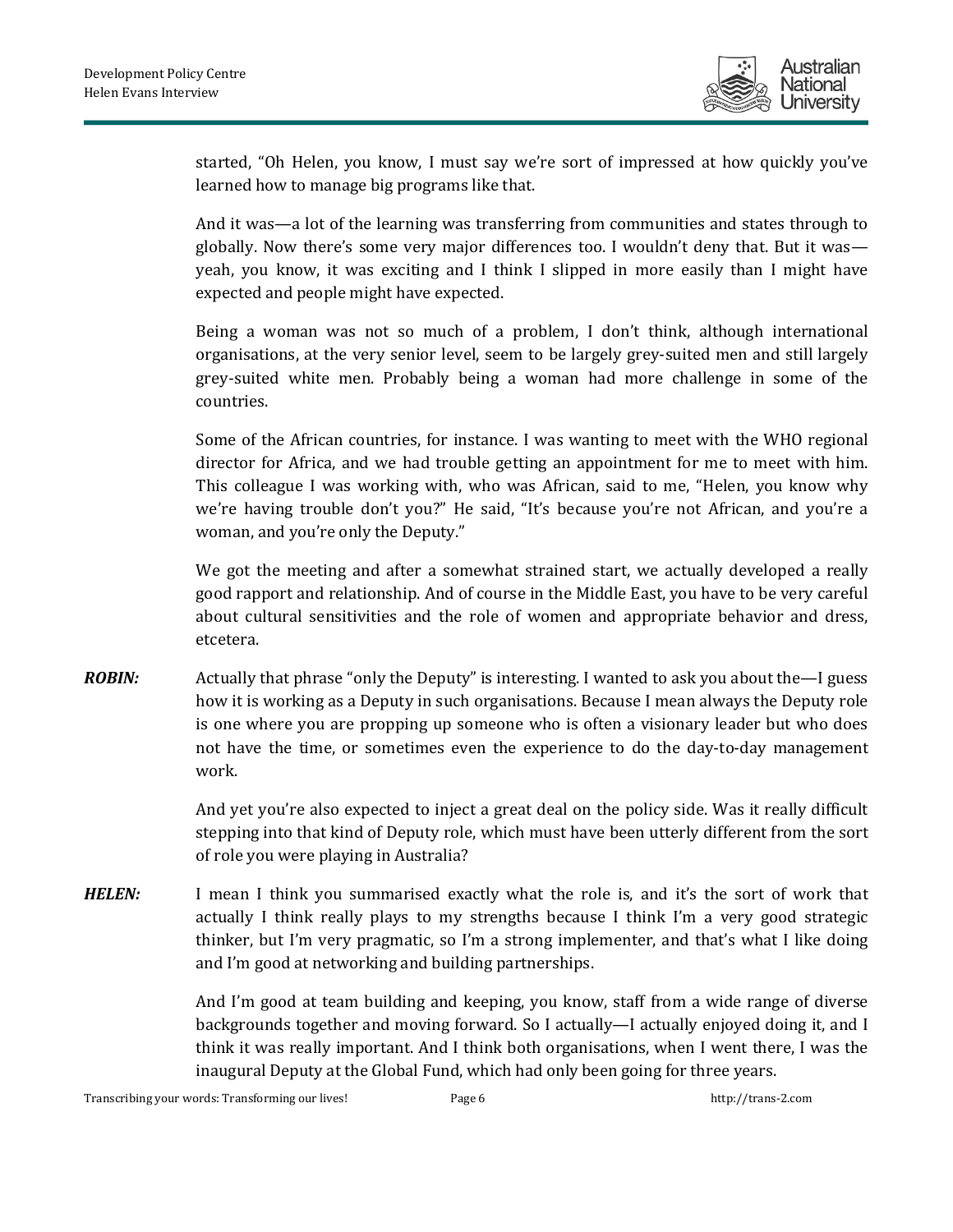

And in fact, the board had said to the Executive Director, who was incredibly visionary and a leader out there, "You need someone. The organisation's growing fast. You need someone to manage the place on a day-to-day basis and to keep that vision, but to make sure the vision's implemented and bring the staff together."

And I think the staff, on the whole, were absolutely looking for that and relieved. Some weren't. I mean I make no bones about the fact that the person who actually headed up the country programs area didn't want a deputy. He certainly didn't want an Australian who'd never worked in Africa.

And in fact, he decided to resign because he didn't like the idea of having to work with me as essentially his manager on a day-to-day basis. But, you know, you roll with those things. And yeah, we moved forward. And similarly with Gavi, when I was appointed to Gavi, it was at a similar point, although it had actually been going longer than the Global Fund. It had been quite small for quite some time, and then grew rapidly. And once again, it really needed someone in that Deputy role, as you described it.

- *ROBIN:* The organisation that you moved into at the Global Fund was about as far as you can get from the traditional crusty international organisation. You weren't going to the World Health Organisation. You were going into something very, very different, a so-called vertical fund, and then you moved later into Gavi, which is another in the same genus. Now, you know, was there something specific about the culture of these organisations that attracted you?
- **HELEN:** Absolutely. That was what attracted me. They were so exciting because—I have to say, there's been long debates, as you would know, and much written about vertical funds, horizontal funds, diagonal funds, etcetera. I mean one of the reasons I really wanted to go and work there was because it was pioneering.

I mean I'd worked in partnership, as I said, I worked closely—the approach we took with the HIV/AIDS program was very much a partnership. And, absolutely, working with the Office for Aboriginal and Torres Strait Islander Health you had to work in a partnership. If you put these two funds in a context of what was happening in aid and aid effectiveness, we had the Monterrey Consensus, we had the Paris aid effectiveness principles, etcetera.

And they were moving us from this post-colonial, top-down approach to looking at not just the money, but how it's used with a new paradigm. Ambassador Power, the US Ambassador to the UN, describes the Global Fund as the  $21<sup>st</sup>$  century model of development, which sort of irritates some people.

But it was really based on partnership rather than a one-way relationship, about country ownership, but country ownership tied with mutual accountability and performance-based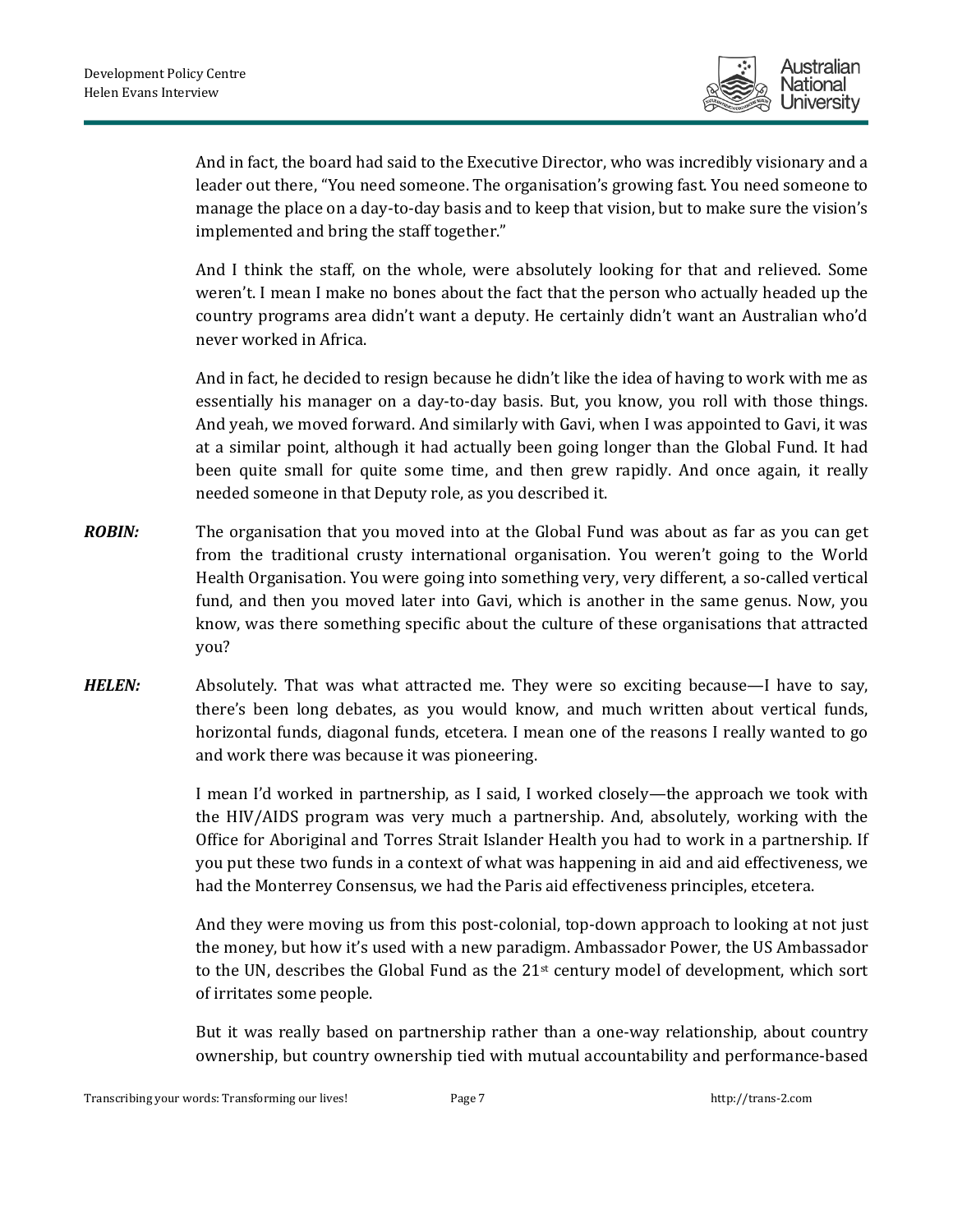

funding, and transparency. And they were really—the Global Fund and Gavi were really pioneering in practice these principles.

And that was what was so exciting about it, they were very different. And I do believe passionately that, you know, the sum is greater than the parts, or whatever it is. I don't think one agency, or one government, can achieve what you can if you put all the key players around the table.

So that was why, you know, I really was excited to go there. It's a pretty—it's a pretty rare experience, and pretty privileged experience, to go and work in a place where you can—you actually know that what you're doing is in fact contributing, only contributing, contributing to saving lives, and at the same time, it's exciting intellectually to actually be able to shape policies and programs and to adjust when you look at things that are working and not working.

And we also attracted to the Global Fund and to Gavi an extraordinary group of people, a much younger profile, very smart, coming from all sectors, going—taking salary cuts, coming from banking and the financial sector, coming from NGOs, coming from countries, coming from governments, but incredibly driven and incredibly inquiring.

And that was, you know, that was a real buzz. So it was very exciting. We made mistakes. There was no doubt about it. But the great thing was we could look at it and say, "Yes, we haven't got this right." Like for instance, support for health systems, what did that mean? Like do you look for attribution, is it always what the Global Fund has funded and achieved, or is it about what you've attributed to national targets, etcetera? And we adjusted and tried to rectify those as we went along.

*ROBIN:* So I imagine that when you joined the Global Fund there was still almost a startup feel about it, and maybe even in the case of Gavi, though it was a little more mature by the time you joined. And I suppose there are, in terms of how it is as a place to work, I suppose there are big pros and some cons about being in a startup environment.

> So in your corporate management role, were there things you specifically had to do to try and stabilise—introduce what might have been some more traditional practices into these very vibrant sort of startup environments?

**HELEN:** Yeah, exactly. They were startups, and there was a need for a little more consistency in processes and programs, and data collection, and accountability, in HR practices, etcetera. And there were some people who were concerned, said, "Oh my goodness, we're just going to be turning into a traditional bureaucratic organisation."

> I mean, I have a very strong belief that processes and policies are there to give some consistency but to free people up to get on with the job, and they shouldn't be processes for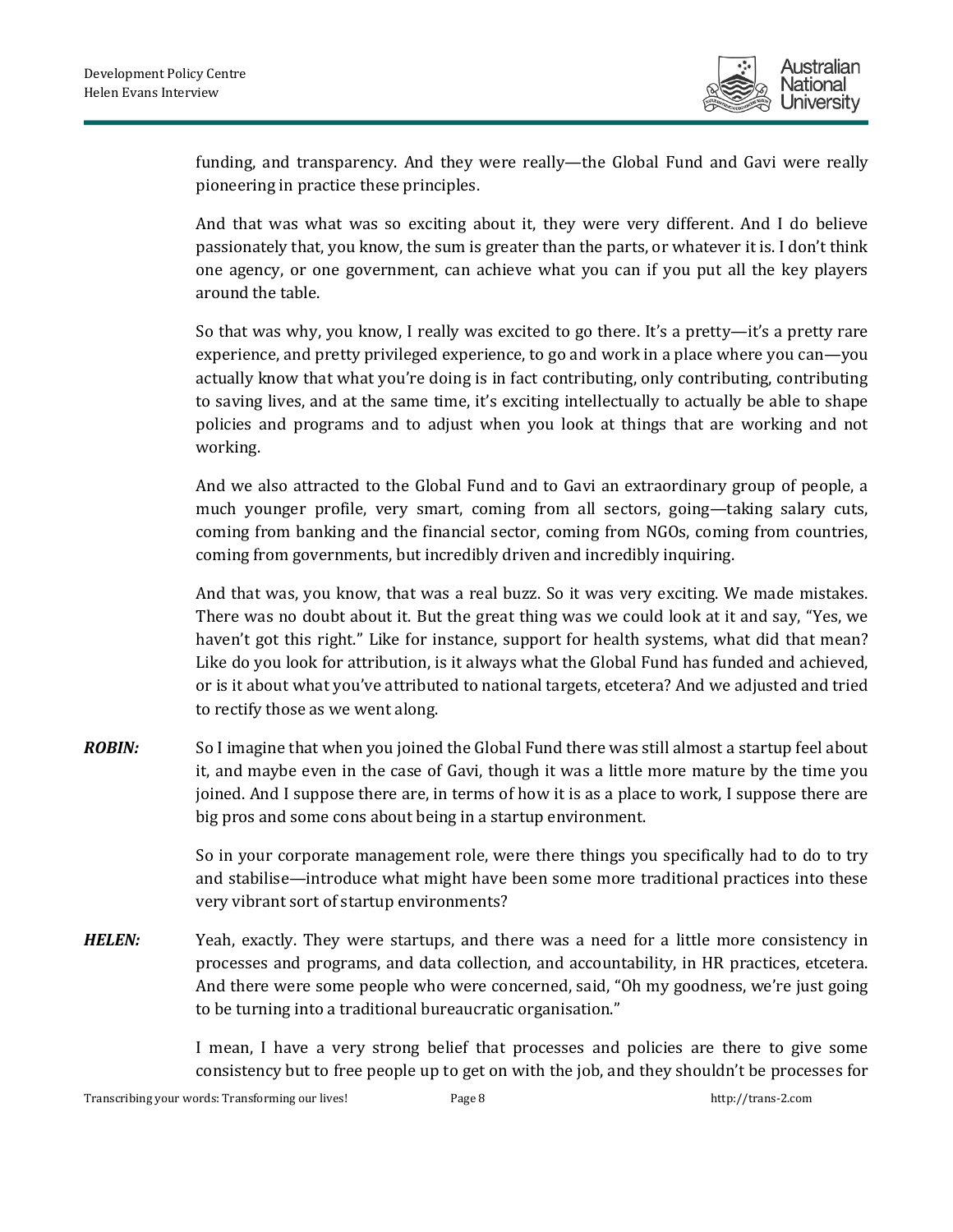

processes sake. And they should have a lot of capacity for allowing initiative while at the same time ensuring there is some consistency around decision-making and that implementing countries can know what the parameters are.

So putting those in place was one of my first tasks, working with staff. But sometimes people who are great startup people are not necessarily the right people for an organisation that's moving to the next stage. So some people left. As I said, the country programs director left, and then others came on.

*ROBIN:* I guess a particularly distinctive feature of the governance of both of the funds is the multistakeholder nature of the boards. So you're dealing with not only traditional aid donors, but also philanthropic donors, above all, the Bill and Melinda Gates Foundation, but also experts, drug companies, and then beneficiary governments as well.

> It's a very complex environment, lots of stakeholders to manage, many of them, in this case, with decision-making power. So what was it like walking into that situation from an Australian environment where you're essentially answerable to the one government?

*HELEN:* Yeah, I think—I mean as I said, I was used to working with multiple stakeholders, but I was only accountable at the end of the day to the minister and the government, you're quite right, and so accountable to a board. It was really a stakeholder board. Gavi uses—Gavi's board is a combination of a stakeholder board and a corporate board, because it has nine positions where people are appointed because of their own personal expertise.

> Whereas the Global Fund is all constituency representation. And that was—that was pretty challenging, because everybody was feeling their way. I mean, the donor representatives, for them it was a big adjustment. I mean, they were used to—used to being the donor representatives and calling the shots.

> So to sit at a board meeting where they had implementing countries or beneficiaries, but also civil society on equal footing to them, that was quite challenging. But actually, they really enjoyed it. Some of them found it difficult, but on the whole, people found it incredibly stimulating. I think for donor representatives, it was difficult, because as you would know, you actually have to refer back to your capital.

> We had very senior people, so they were authorised, but sometimes they would have to stick to a government policy position that might not necessarily have been their personal position. I think it was a—the civil society representatives were incredibly active, because this was really the first time in a global forum that they really were sitting around the table as equal decision-makers, and they made great contributions.

> I mean they also—sometimes they would take lines that frustrated everybody, but you could usually negotiate a way through. And for the implementing countries, I think one of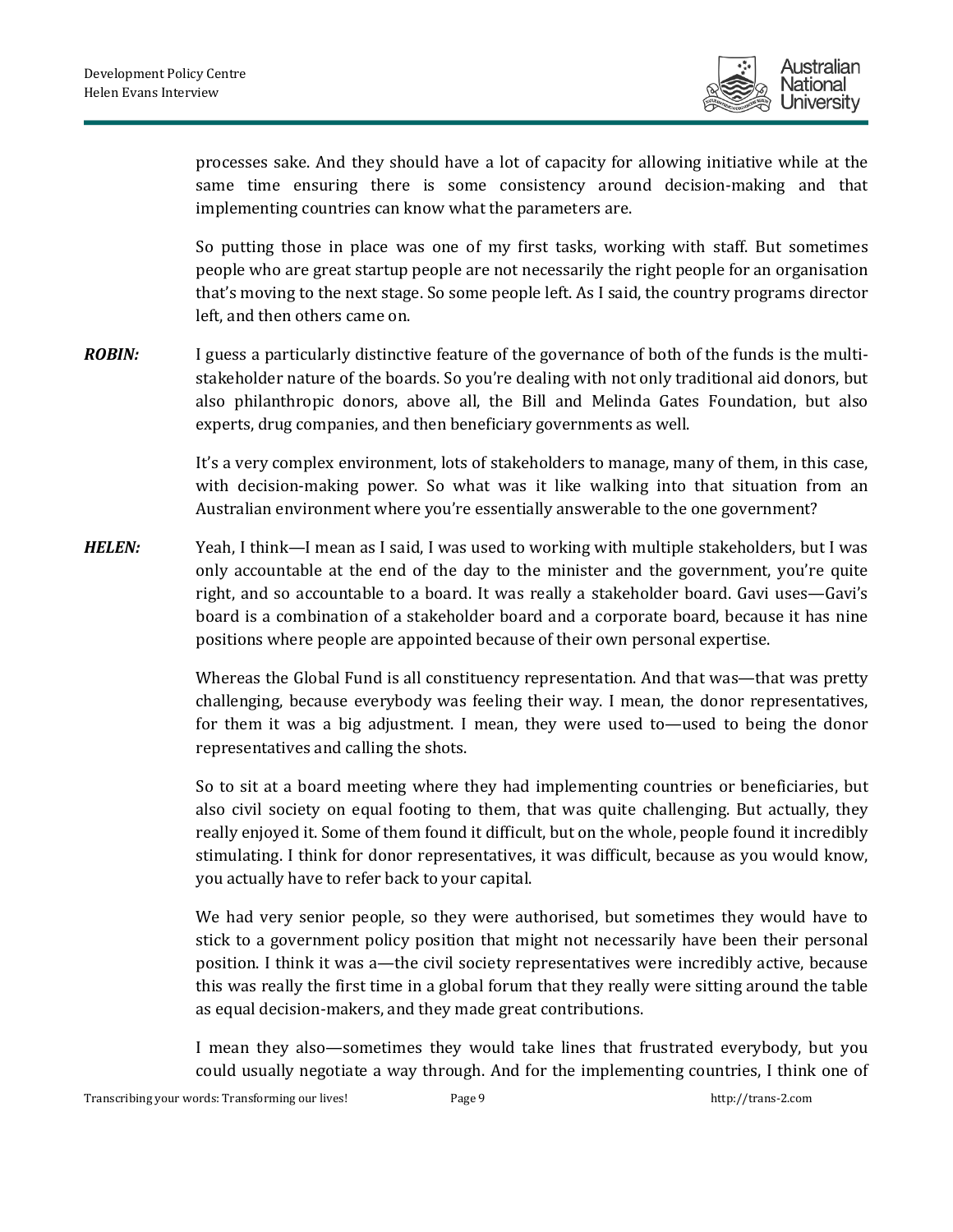

the—one of the challenges that you have in the organisation is to ensure that it's actually real voice there.

Because it's a pretty intimidating environment, those big meetings, and these weren't like formal UN ones where everybody has their set piece, etcetera. So it was a lot of give and take, but to really support them so that they could have their voice known. And they were representing often, maybe 10 other countries.

And so providing support to them so they could actually consult ahead of time, so they could actually really fully grasp what the implications were and then make a meaningful input, was also something that we really worked hard on. Some of the countries had difficulties with having civil society at the same table as them.

Some of them were not very supportive of civil society. And then of course the UN agencies were there. At the Global Fund, the UN agencies actually don't have—they're non-voting members, which was a source of really quite considerable unhappiness on their part. At Gavi, they actually—WHO, UNICEF and the World Bank actually have voting seats.

And there was a certain amount of antagonism to the Global Fund. There was the new big kid on the block with all the money. But in fact, the whole intention was the money was available so that the UN organisations on the ground with the countries could actually implement the programs that they didn't have the resources to do.

So yes, the board, and we spent a lot of time on governance because that was essential for the organisations to move forward and to jointly own so that we could deliver. I think if you keep people focused on what are the outcomes, you'll find that actually the outcomes everybody wants are similar, and that's what keeps them together, and that's what helps people to compromise.

People talk about partnerships though, and I think it's really important to realise that, you know, once you make a partnership, it isn't done. It's actually you work on it every day of the week, and it involves everybody giving up a bit of their autonomy. And we're actually, all I think probably, more comfortable just working in our own little zones. So it required everybody to give a bit, to make it work.

- *ROBIN:* I want to ask you about the achievements of those two organisations: the Global Fund and the Gavi Alliance, but from the perspective of what were the big achievements over that decade or so when you were involved in which you take the most personal pride?
- **HELEN:** I think for the Global Fund, I mean getting the resources out there so that major prevention programs for AIDS, TB and malaria could be developed, that people were put on ARV treatment so that they moved from having a death sentence to being able to live and have a future. I mean that's huge.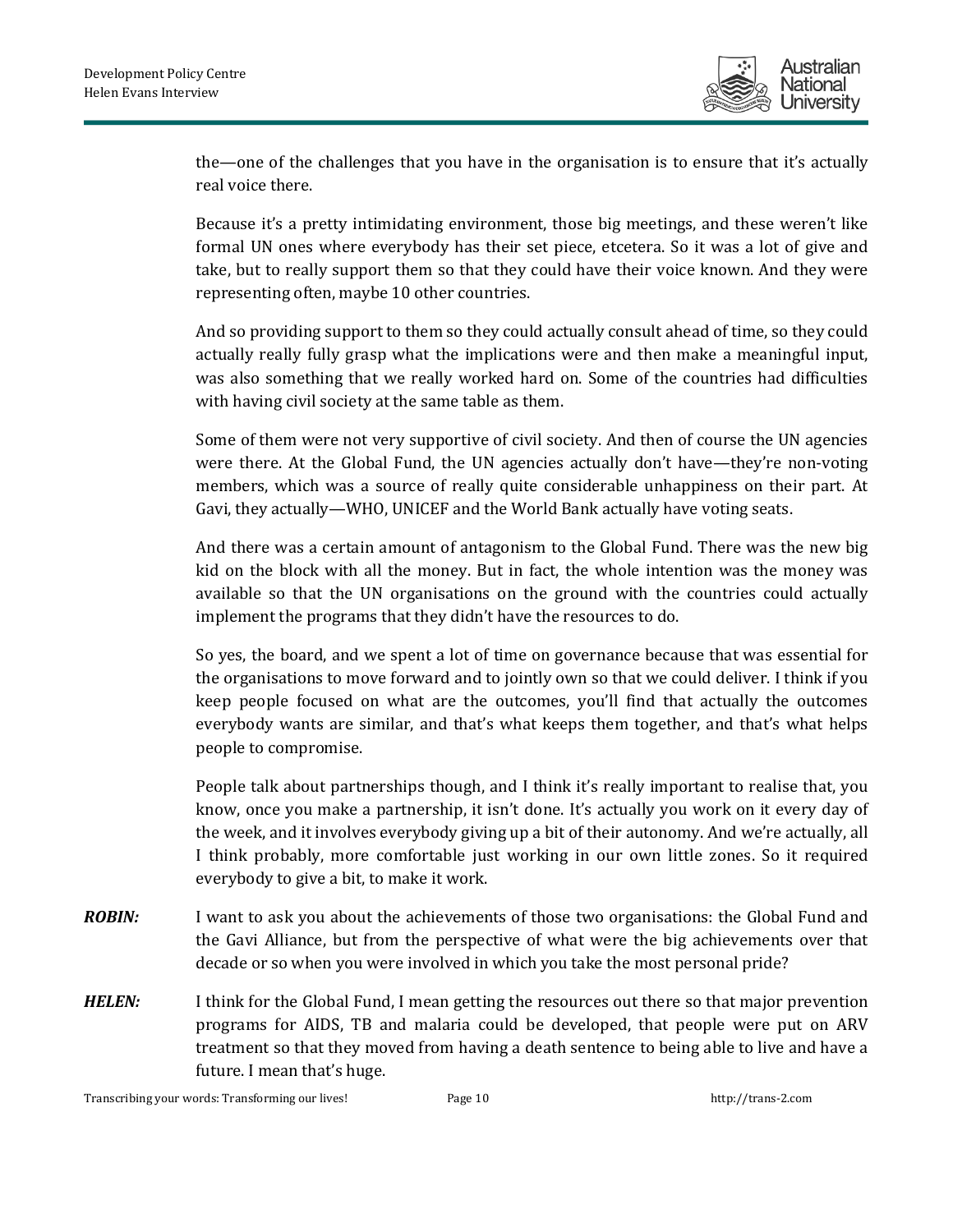

With malaria, for instance, the massive introduction of bed nets, indoor spraying and rapid access to treatment, we actually saw infant mortality go down. For instance, in Tanzania, we had figures which you could see the infant mortality dropping because malaria was under control.

And similarly with TB, I mean you asked me earlier about field visits. I remember going out with a mobile clinic into sort of deep into the poorer areas in New Delhi, where they had little health outposts, a single health worker with a microscope, and they were providing DOTS [directly observed treatment, short-course] treatment for TB.

So I think that the—really the saving lives and the prevention, and the treatment and care were huge. I mean there are major, massive figures, figures like 20 million lives for the Global Fund, and the drop in AIDS, TB and malaria that you can see that's happened since the year 2000.

In Gavi, similar figures. I mean vaccines are probably the best buy—I'm talking about value for money—that any public health system can invest in. And particularly when health systems are so fragile, making sure kids get their basic immunisations saves millions of lives. And it has an effect on the entire family, too.

So I think enormous satisfaction in seeing the achievements and seeing those—the data and the drop in the diseases, both through the vaccines from Gavi and the programs that were funded by the Global Fund. But because these are all team efforts, the Global Fund simply provided the resources and the policy and program shaping around it.

But the real unsung heroes are people like the health workers out in remote districts who work away every day, and the civil societies who work out with communities who are distrustful of governments and who don't accept services. So yeah, I think seeing that progress was incredibly, incredibly rewarding.

Another aspect which gave me enormous personal satisfaction was the number of women who came to me and said how much it meant to them having a woman in an executive leadership role, and the confidence it gave them to have as a role model someone who seemed to be comfortable with themselves in this role and comfortable not to have to feel like they needed to behave like a man, etcetera. So it's actually that, I guess yeah, helping women, that gave me a lot of satisfaction.

*ROBIN:* And are there, I guess on the other side of the coin, are there some areas where you think, just looking back, that there were missed opportunities or perhaps too much effort directed to certain things? One point that springs to mind is [Gavi's] Advance Market Commitment for pneumococcal vaccines.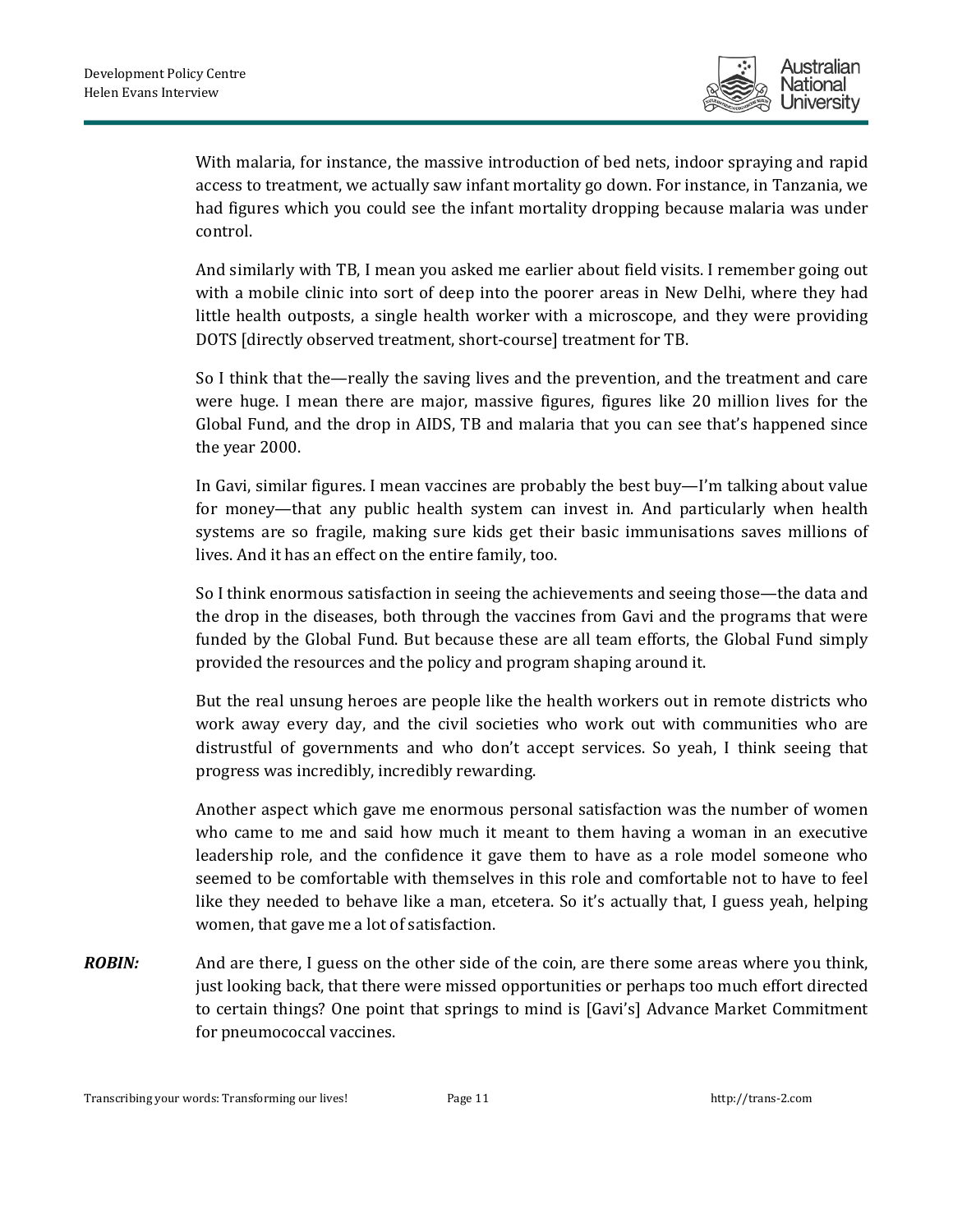

Very interesting, innovative initiative. But question have been raised about whether it really did stimulate research and development as was the intention. So whether you wish to comment on that particular initiative or anything else, are there things that you would like to have seen done differently given your time over?

*HELEN:* I think probably more—I think probably earlier work on health systems, on the underpinnings of the health system and where AIDS, TB and malaria fitted with that. I think there was, in the early stages, perhaps too much, it was very big, I mean the Global Fund puts very big money out, and I think there was a danger that it skewed the system a bit, because that was where the money was and maybe it was too focused.

> But as I've said, I think we recouped on that. And the other thing was that by providing the focus on AIDS, TB and malaria, particularly on HIV at that stage, which was really drowning the countries, it was pushing development right back with the number of people who were dying.

> It was totally overwhelming what were already fragile health systems. But I think we probably could have looked at that earlier and perhaps worked on that better. I think with—I mean the Advance Market Commitment's an interesting one. I won't get into the details because it's quite complex for people to understand.

> I think that by making the pneumococcal vaccine, brought it forward—I would agree that it didn't actually upstream fund the research, because that was already done. But what it did do was to provide capital to make it worthwhile for the pharmaceutical companies to actually expand their capacity and actually build large factories to produce the volume that we were wanting to be able to provide the pneumococcal vaccine.

> So yeah, I think similarly with Gavi, with health systems, there's been a question about whether in fact, while it's the countries themselves who initiate the request for the vaccine, whether in fact some of them have really had the capacity to fully roll out vaccines. And I think PNG, for instance, is a good example.

> And then there's the question of well, what comes first? Do you actually get it out there and then try and make sure that it's available and working, or do you hold back until everything's in place? I mean you're building the system while you're actually sailing—we used to talk about sailing the ship while you're building it.

> And someone said to me, "No, Helen. It's more like driving a Ferrari down a freeway and changing the wheel." But I think it's actually being prepared to take those risks. Look at minimizing them, but daring to have vision and to see what you can do.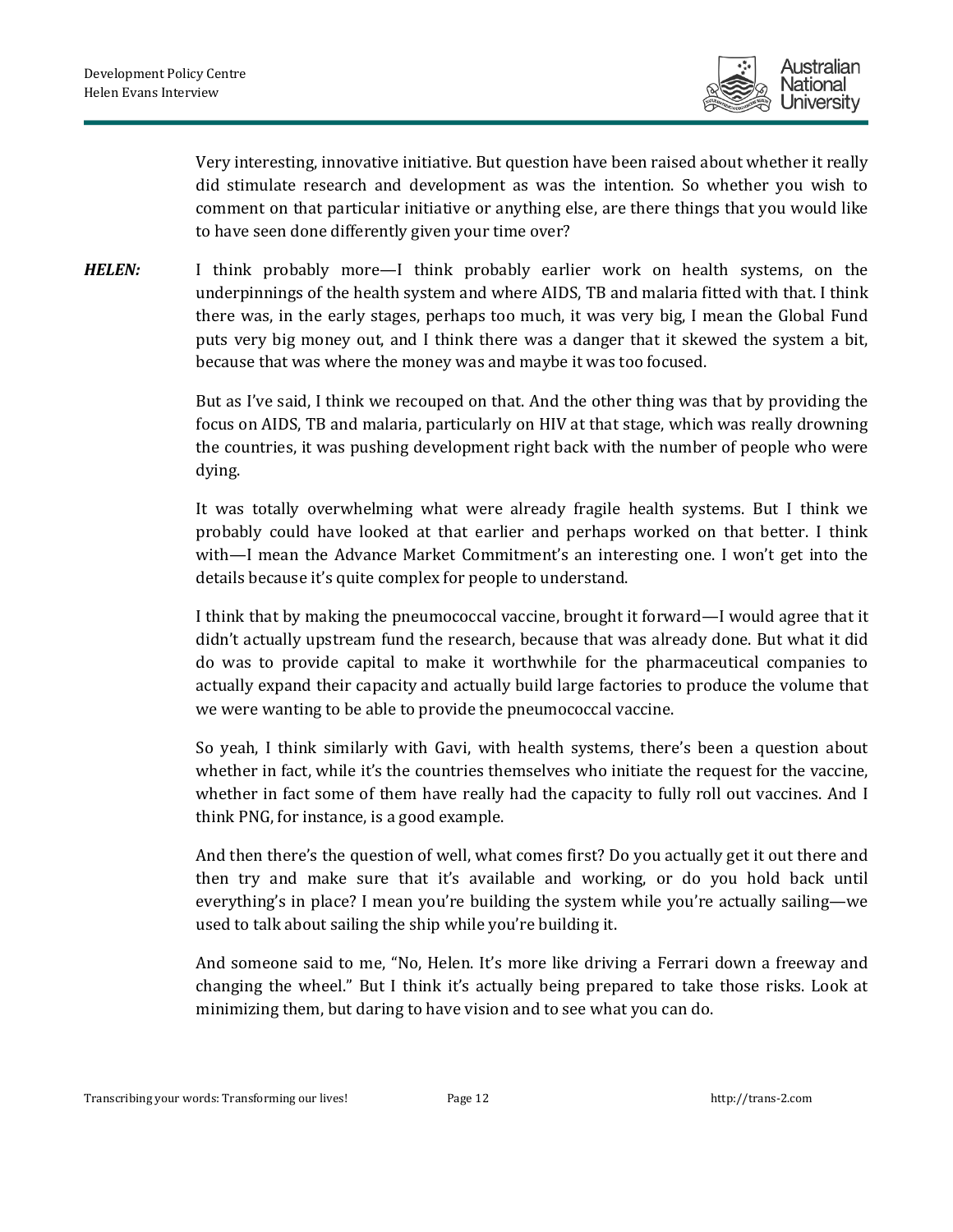

- *ROBIN:* On that question about achievements, would you give a different answer if you were looking back over your entire career, including your work in Australia on HIV/AIDS and Aboriginal and Torres Strait Islander Health?
- *HELEN:* No, I don't—well in many ways, it was a sort of culmination. As I said, I was a surprising appointment to development, but I actually drew on many of the things that I had learned over the years in Australia. And I think working with the HIV community and civil society on HIV programs in particular, I learned a huge amount about real partnership as distinct from token partnership.

And certainly I learned a huge amount from working in Aboriginal and Torres Strait Islander Health. I think it was enormously satisfying to be able to do it on a global scale, because the impact is, I guess, much broader. And I think—and I don't in any way undervalue or underestimate the need in Australia.

But I think the scarce resources and the poverty, people living on less than \$2 a day, their child gets sick, or one of them gets malaria or TB and just pushes them down into poverty further poverty that they will never get out of. So I think the impact of working in these two organisations, I could feel that the impact was much greater.

- *ROBIN:* So you took your Australian experience to Geneva, but eventually, in 2014, you took your international experience back home. Now how was coming home? Did you come back with a completely different perspective on Australia's policies around your areas of expertise? And more broadly, how did you find the environment had changed?
- **HELEN:** I must say that it was more difficult coming back than I should have probably—I should have probably anticipated it being more difficult. It was more difficult for a couple of reasons. I mean first of all, I had retired from what was going to be my last full-time job, and it was a job that I—with Gavi—was a job that I absolutely loved and that I sort of worked in overdrive all the time.

So just that adjustment of coming back. We were always going to come back to Australia. Australia is home. My three children are here. But I then needed to look at, "Well, what am I going to do for the next 10 years?" I decided I wasn't going to look for another full-time job, and there's some considerable pressure from family around that.

But I had learned so much in the 10 years in Geneva but also in the years working before then, the years working in communicable diseases and in Aboriginal and Torres Strait Islander Health, that I wanted to be able to contribute back, and how did I do that? So working out that was quite an adjustment.

But I do have to say that I really am, when I came back, and still I think, struggling with where we are as a nation. I don't consider myself particularly nationalistic, but I've always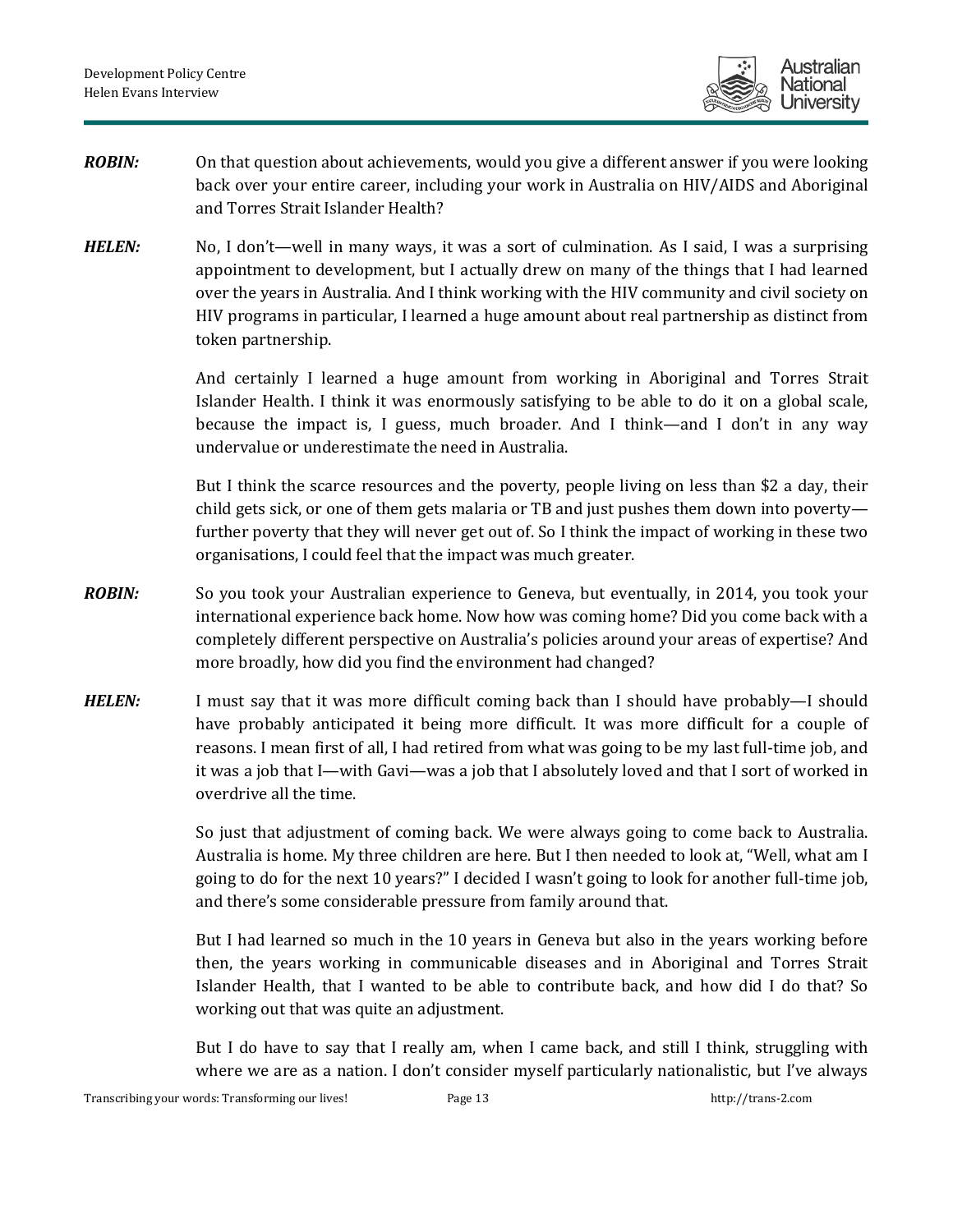

been very proud of being Australian, and I really have always felt that we did have a strong commitment to a fair go.

And then quite soon after—and then I came back to Australia where this didn't seem to be the case anymore. There was a piece that I read quite soon after I came back which said "Australians have always been known for our tolerance, open-hearted energy and egalitarianism."

And I used to talk about our commitment to a fair go. But have we really just become selfish and fearful, and self-centred? This is what the article said. And I guess that encapsulated a bit how I felt. And I don't just mean political—politicians or political parties. I mean actually as individuals.

I'm not sure, you know, the fact that the—our development—our aid budget was able to be slashed massively and AusAID was absorbed into DFAT, etcetera. There's arguments about whether that was a good thing or not. But there was barely a murmur from the community, and in fact, some of the murmur was, "Yes, charity begins at home".

And I think that really, I'd heard Tim Costello from World Vision the other day saying, really in Australia we have so little idea of how profoundly blessed we are. And I think that's the case. I do feel concerned about where we're going, and I found it quite a challenge coming back.

- *ROBIN:* You've thrown yourself into board roles with the Fred Hollows Foundation, the Macfarlane Burnet Institute. You've got an honorary position with the Nossal Institute in Melbourne. You're clearly very actively applying your international experience and knowledge within Australia.
- *HELEN:* I'm pleased, because I do think I have a—I've got a pretty good grasp of how the global health and development architecture works. I've got an extremely good network, having not had one when I went there, an extremely good network across that. And I think that because I think Australia is quite isolated and tends to get forgotten.

It was one of the things that really struck me when I was in Gavi that—when I went to Geneva, sorry—that Southeast Asia in particular tends to fall off people's agenda and people's focus. Africa, the problems in Africa are so huge. I understand that, and the Middle East. We tend to forget.

But I think that I can bring an understanding of the global trends that are impacting on global health and development, and I have a network there that can help. And I think that, I hope that's a contribution to the two boards that I'm working on, both of whom are working significantly in international areas.